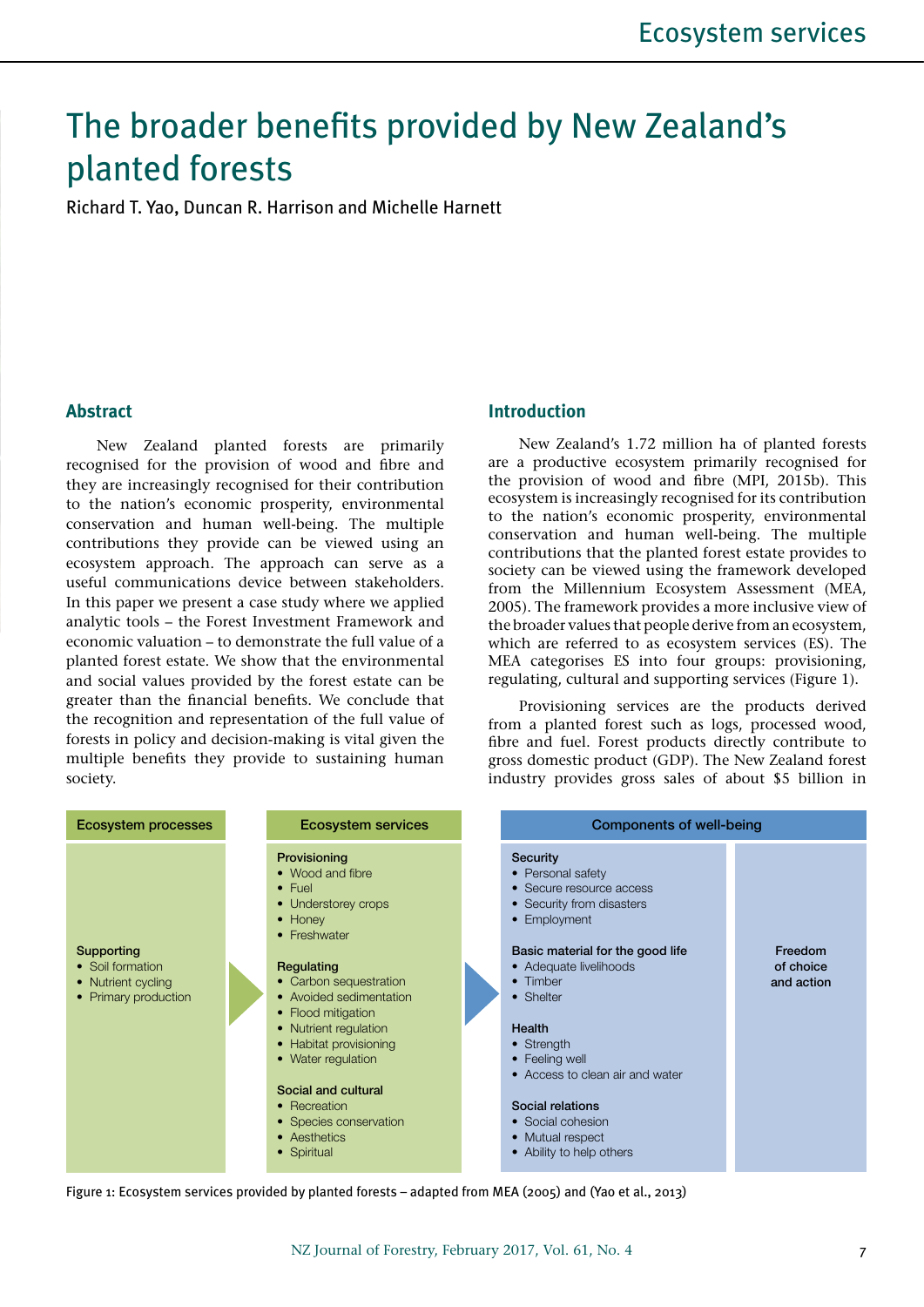exports and \$3 billion in domestic sales annually, and directly employs about 20,000 people (MPI, 2016; Yao et al., 2013). Planted forests can also provide a place to grow high value crops, such as simulated wild ginseng, which is grown underneath pine forests in the Central North Island region (Scion, 2013). Planted forests also provide local benefits, such as clean drinking water to some rural communities and raw materials that can be used to generate heat and power for primary industries (Baillie & Neary, 2015; IEA, 2011).

Regulating services are the benefits obtained from the regulation of ecosystem processes. Planted forests provide regulating services such as carbon sequestration and storage, reducing erosion, improved water quality and flood mitigation (Turner et al., 2008; Yao et al., 2013). A planted forest in New Zealand can



Mountain biking in the Whakarewarewa forest in Rotorua. Photo: Rodrigo Osorio

sequester more than  $1,000$  tonnes of  $CO<sub>a</sub>/ha$  over a 28-year rotation, including above- and below-ground biomass and the litter layer (MPI, 2015a). Planted forests stabilise soil, especially on steep slopes, and consequently reduce soil erosion (Fahey & Marden, 2006). They also help produce quality water for most of their rotation, providing a useful freshwater resource to downstream users (Baillie & Neary, 2015). Nevertheless, planted forests have the potential to reduce water yield compared to pasture land use (Balvanera et al., 2006), as well as increase the risk of sedimentation, erosion and debris flows during the immediate post-harvest period (Zhang et al., 1993).

Cultural services are the non-material benefits obtained from an ecosystem, such as recreation, aesthetic experience, spiritual enrichment, appreciation of biodiversity and conservation. Several planted forests in New Zealand provide recreational opportunities to the local people and tourists. Activities are various and include walking, mountain biking, horse riding, running and exercising dogs. A large part of the 5,667 ha Whakarewarewa Forest in Rotorua is popular for its publicly accessible mountain biking (see photo), walking and horse riding trails (Turner et al., 2011). Another example is the 12,500 ha Woodhill Forest in West Auckland where businesses have invested in new facilities for four-wheel driving, paintballing and flying-fox adventures (see www.woodhillforest.co.nz/ woodhill-activities/).

Supporting services are the biological, chemical and physical processes that underlie the provision of the other three groups of services. Examples include soil formation, nutrient cycling, water regulation and oxygen production. Supporting services indirectly affect society, as their impacts on people occur over a very long time. These services can be quantified and valued, but care needs to be taken when considering these values alongside provisioning, regulating and cultural services to avoided double counting.

# **Development and integration of the ecosystem approach in NZ**

Forest ecosystem services (FES) can be classified into two groups: those that have a market value (e.g. \$150/ m<sup>3</sup> of pruned log at mill); and those that provide direct and indirect benefits to the public. These public benefits are very important, but they do not have a market price so they can be easily be taken for granted until they are gone. Services such as clean water and fresh air are becoming scarce in many countries and, for an increasing number of people, these services are gradually becoming priceless. For example, the current worth of the bottled water industry is more than \$200 billion globally and expected to increase to more than \$400 billion in 2024 (see www.transparencymarketresearch. com/bottled-water-market.html).

Several global initiatives have been undertaken over the last 15 years to prevent the further degradation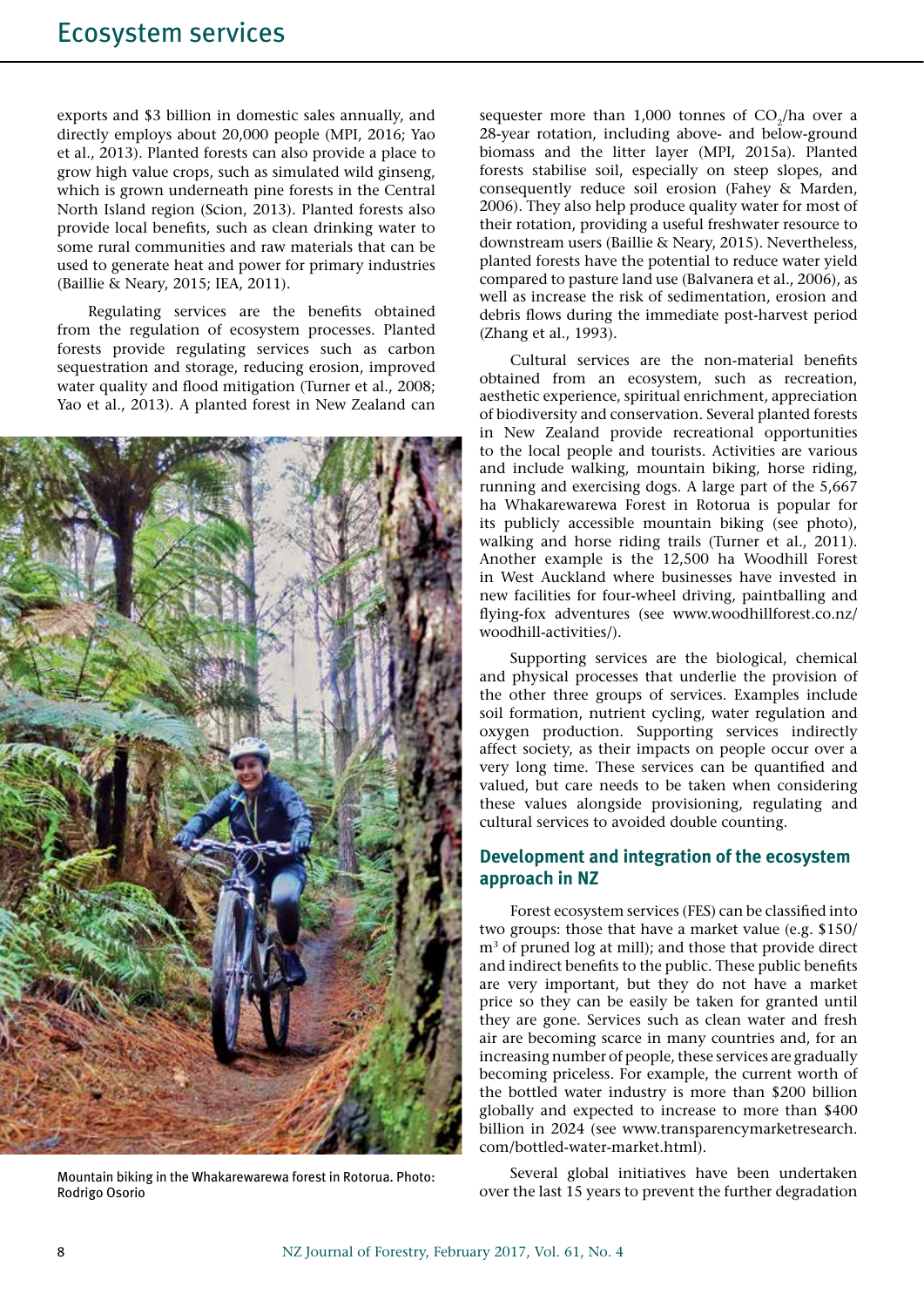of natural capital and the flow-on ecosystem services they provide. These initiatives focused on the need to recognise and represent the services that have emerging markets (carbon sequestration, avoided nutrient leaching), as well as those with non-market values (including recreation, conservation and biodiversity, and cultural and spiritual values) (MEA, 2005; TEEB, 2010; UKNEA, 2011). The ecosystem approach can serve as an influential and useful communications device by providing a common language to identify and discuss the multiple values of an ecosystem amongst a wide range of stakeholders (Barbier et al., 2009; Boyd et al., 2015; Wallace, 2007).

The success of the approach is demonstrated by its growing acceptance and adoption in both the developed and developing world. In 2011, the Forest Stewardship Council decided to incorporate ES in their strategy formulation and this contributed to the development of ForCES (Forest Certification for Ecosystem Services), which is currently being piloted in Chile, Indonesia, Nepal and Vietnam (see http://forces.fsc.org/).

There has also been a growing interest from New Zealand government agencies and industries to integrate the ES approach into strategies and policies to sustainably manage both productive and conservation ecosystems. Examples include:

- A study of the Ohiwa catchment commissioned by the Bay of Plenty Regional Council where that study applied an ES approach to help gain a better understanding of the 'value' of land cover/land use as a service in the catchment (Yao & Velarde, 2014)
- The recently updated regional policy statement of the Waikato Regional Council emphasised the need to recognise, maintain and enhance ecosystem services values to sustain their important contributions to human well-being (WRC, 2016)
- The 'Environment Domain Plan 2013' report published by Statistics New Zealand outlined a plan to undertake ecosystem services assessment and this has been envisioned to contribute to the development of a new system of national accounting (see www.stats.govt.nz/browse\_for\_ stats/environment/environmental-economicaccounts/environment-domain-plan.aspx)
- An assessment of the key ecosystem services provided by the Wenita Forest Products forest estate (Yao & Harrison, 2016).

# **Tools for analysing forest ecosystem services**

Several tools and frameworks have been developed to quantify, value and analyse forest ecosystem services (Yao et al., 2016). Aside from provisioning services with market values, indicative values (e.g. \$ per recreational visit), quantities (tonnes of CO<sub>2</sub> equivalent) or qualitative descriptions of ecosystem services may be used to represent and/or recognise forests' wider values in policy and resource management discussions.

## **Forest Investment Framework (FIF)**

The FIF is a spatial economic tool developed by Scion that has been used by government agencies, indigenous groups and the forest industry to analyse ecosystem services in New Zealand (Yao et al., 2016). It combines biophysical, spatial, economic and environmental data to provide indicative ES values from existing and planned forests anywhere in New Zealand. The FIF enables the quantification and estimation of forest benefits, whether through market (cash) income from timber, non-wood products and carbon sequestration, or non-market returns such as the values directly or indirectly placed on avoided sedimentation.

- **• Timber viability component:** this component in FIF assesses which among prospective afforestation sites would be profitable or not. The FIF calculates revenue using a timber-yield surface for radiata pine that enables the estimation of volume of logs that can be harvested at each prospective site and corresponding log prices. Production cost surfaces are calculated based on reported and imputed costs (e.g. establishment, silviculture, roading and harvesting) as well as impedances derived from biophysical characteristics (e.g. rainfall, slope and erosion class). Profitability, in the form of land expectation value (LEV), is then calculated using the revenue and cost estimates, and an appropriate discount rate.
- **• Environmental benefits component:** carbon sequestration and avoided erosion, two key environmental benefits of planted forest, can be quantified and valued. The amount of carbon sequestered is estimated from the same productivity surface used to determine timber productivity combined with the C-change carbon model (Beets et al., 1999). To calculate the indicative revenue from sale of carbon credits, the estimated spatially explicit quantity of carbon sequestered is multiplied by the reported carbon price in New Zealand. The value from the sale of logs and carbon credits represent the two main revenue surfaces in FIF.

Avoided erosion benefits are quantified using the New Zealand Empirical Erosion Model (Dymond et al., 2010) to estimate the reduction in sediment due to land stabilisation. The volume of sediment reduced is spread over the 28-year rotation period where it is assumed that full canopy cover provides maximum soil protection when land is changed from bare land (e.g. pasture) to forestry. It is also assumed that sedimentation from forestry may be the same or worse during the first three years of establishment, as during harvesting. The FIF avoided erosion component assumes that offsite avoided erosion takes the value of approximately \$6.50/tonne of sediment prevented from going into the waterways (Barry et al., 2014). This value is composed of avoided flood damage and avoided water filtration costs and can be considered as a conservative estimate of the public benefit of avoided erosion (Porou et al., 2012).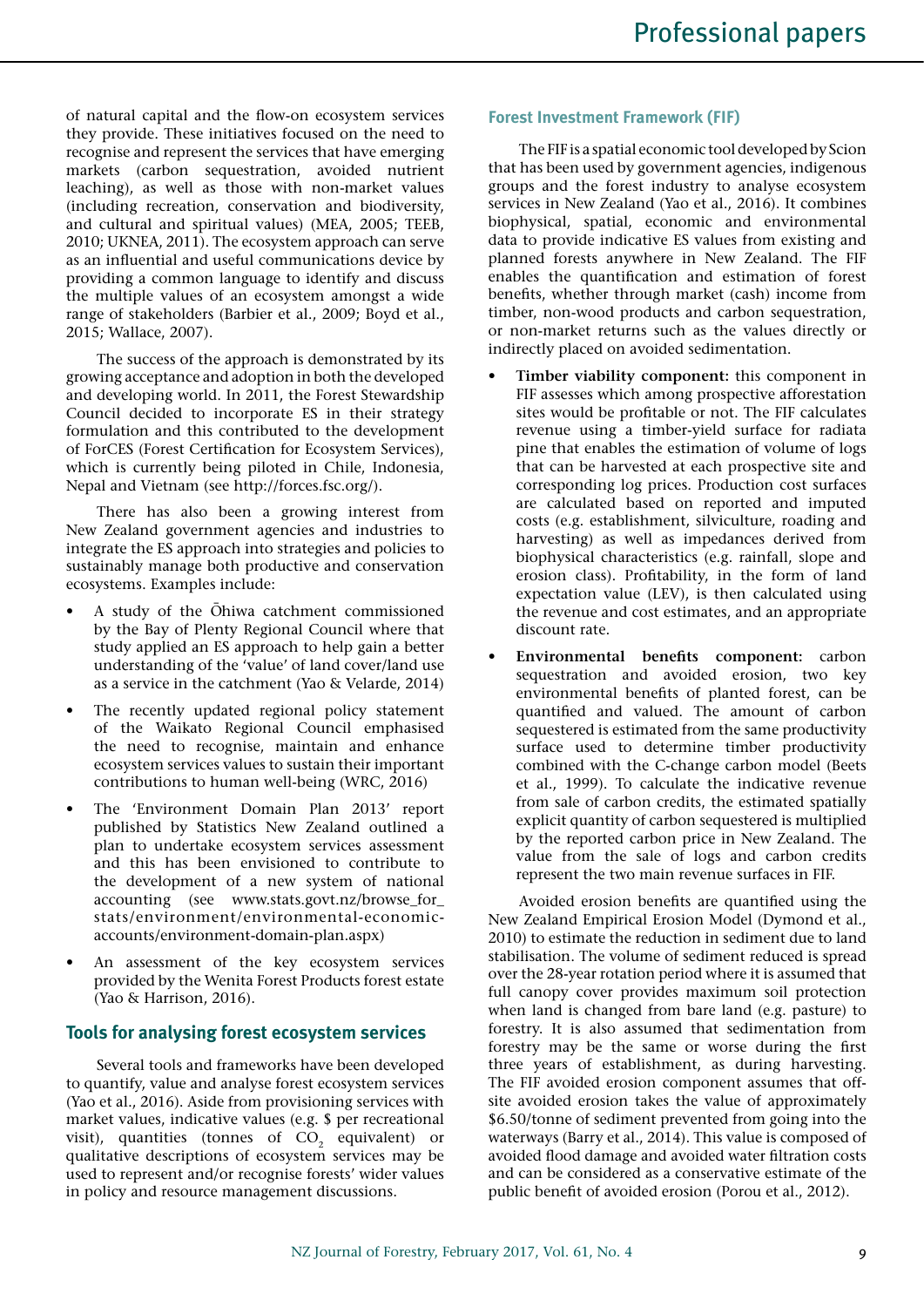#### **Economic valuation**

Planted forests provide cultural benefits (e.g. conservation of native species, recreation) that are realised by the general public. Several methods can be used to estimate and quantify these cultural benefits. Two survey-based economic valuation techniques (travel cost and choice modelling), and an example based on an approximate market price and other relevant data, are described here.

Travel cost is a survey-based method. There is no entrance fee for walking or mountain biking in the Whakarewarewa Forest in Rotorua. However, this does not mean that a recreational visit does not have a value. More than 700 forest regular forest users, about onehalf walkers and the other half mountain bikers, were asked how much it cost them to travel to the forest, the amount of time they spent in the forest and other factors. The analysis of the responses suggest that the value of a walking and a mountain biking visit were approximately \$40 and \$55 (in 2016 NZD), respectively (Dhakal et al., 2012).

Multiplying those median visit values by the total number of visits for each activity per year would provide an aggregate value of recreational visits for Whakarewarewa Forest. The aggregated value can be treated as a conservative estimate of the annual public benefit that the forest provides to visitors. This value should be treated as over and above the provision of timber and environmental values such as carbon and avoided erosion. This should not suggest that the forest company should not be cutting trees as only a small fraction of the forest gets harvested every year and a large majority of the production forest remains untouched. In addition, damaged or destroyed mountain biking trails can be restored or upgraded post-harvesting.

Another survey-based method is the discrete choice experiment approach (Carson & Louviere, 2011). A questionnaire on biodiversity values was developed around the scenario of a proposed five-year biodiversity programme that would guarantee an increase in abundance of iconic species (e.g. brown kiwi, bush falcon) in planted forests (Yao et al., 2014). The survey containing the valuation scenario was completed by more than 1,500 households across New Zealand.



Figure 2: Map of the Wenita forest estate showing the major forest blocks and the neighbouring areas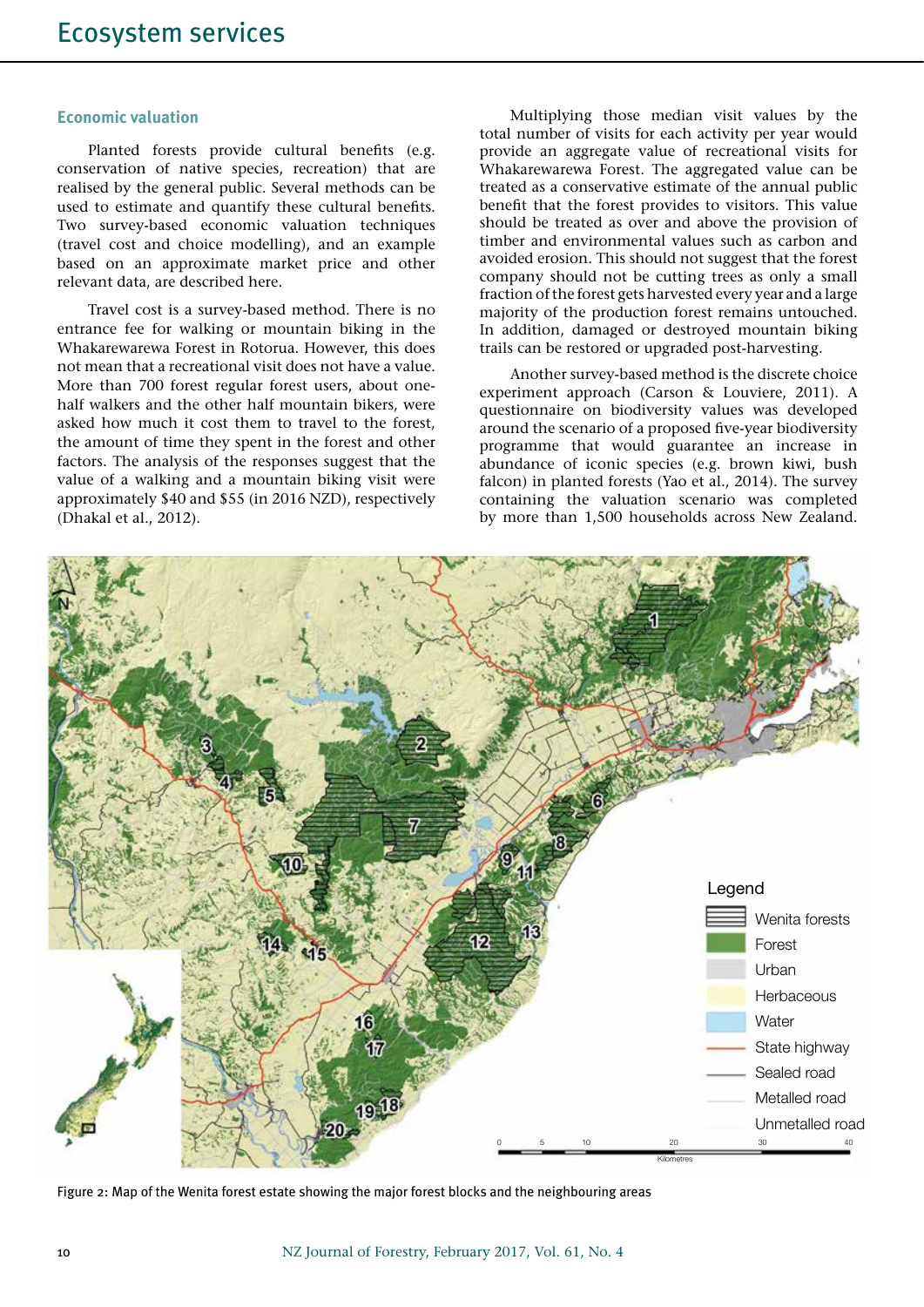

Figure 3: Spatially explicit estimates of the values of timber, carbon and avoided erosion in the Wenita forest estate

Results show that a typical New Zealand household respondent would pay approximately \$264 (minimum of \$126 to a maximum of \$693) per year for five years for the proposed programme (Yao, 2016). This suggests that planted forests can provide biodiversity values and people would be willing to pay to support the proposed programme.

Another method to estimate the value of a public benefit is to assign an approximate price to a tangible product (e.g. game meat) that a particular forest provides to the general public (Naidoo & Ricketts, 2006). Several commercial forest owners in the country operate a hunting permit system, whereby they manage the number of recreational hunters operating in their forests and the locations in which they hunt. By keeping track of the number of licence holders and the number of animals hunted, forest owners can calculate an approximate annual value of recreational hunting. An application of this method in a planted forest estate will be described in the next section.

## **Case study: analysing forest ecosystem services in a planted forest estate**

Wenita Forest Products recently commissioned Scion to provide a better understanding of the wider benefits provided by the Wenita forest estate (Figure 2), the largest planted forest in Otago. Although Wenita primarily aims to produce timber and generate timber profits, the true value of the forest can only be accounted for when all ecosystem services are considered. We applied the FIF to quantify timber production, carbon sequestration and avoided erosion services, and the price-based valuation technique to quantify the value of recreational hunting (Yao & Harrison, 2016).

FIF provides spatially explicit estimates of the value of the three ecosystem services across the forest estate. The indicative value of those ecosystem services illustrating the ranges in values for each ecosystem service are presented in Figure 3. Areas with darker shades have higher values while lighter shades have relatively lower values. All values are specific to the Wenita forest estate only.

Carbon sequestration contributes the greatest proportion to the total value of the forest (54%), followed by timber (41%) then avoided erosion (5%) (Figure 4). The small value for avoided erosion is expected as erosion rates in the forests are classified as low to moderate compared with the rest of New Zealand.



Figure 4: Distribution of ecosystem service values in the estate

An indication of the contribution of each ecosystem service to the 'true' value of the forest by block can be seen when individual values for timber, carbon and avoided erosion are stacked (Figure 5). While all 20 forest blocks produced a profit, the proportion of timber profit for the blocks ranged from 23% to 53% of the total ecosystem value. This suggests that carbon and avoided erosion accounts for a significant proportion of the total ecosystem value. Avoided erosion is not a major contributor to the true value of Wenita forest estate as three-quarters of the forest blocks had avoided erosion values of less than 9%. However, avoided erosion values contribute more than 11% of the total value for four forest blocks (4, 17, 18, 19) situated in higher erosion areas.

The stacked columns depict the values of planted forests across all benefits. Having an idea of these values enables more targeted and informed decisions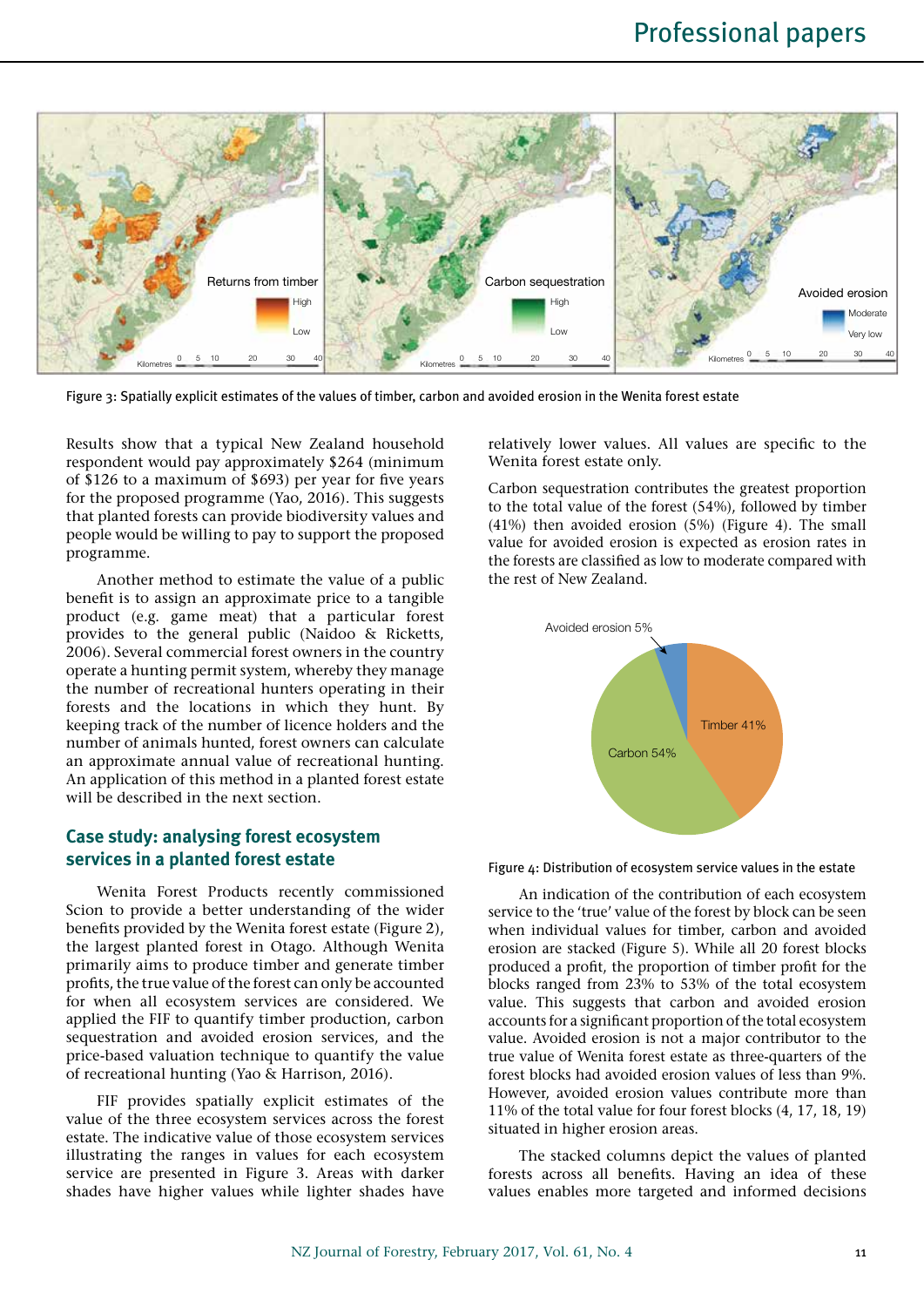# Ecosystem services







Number of visits

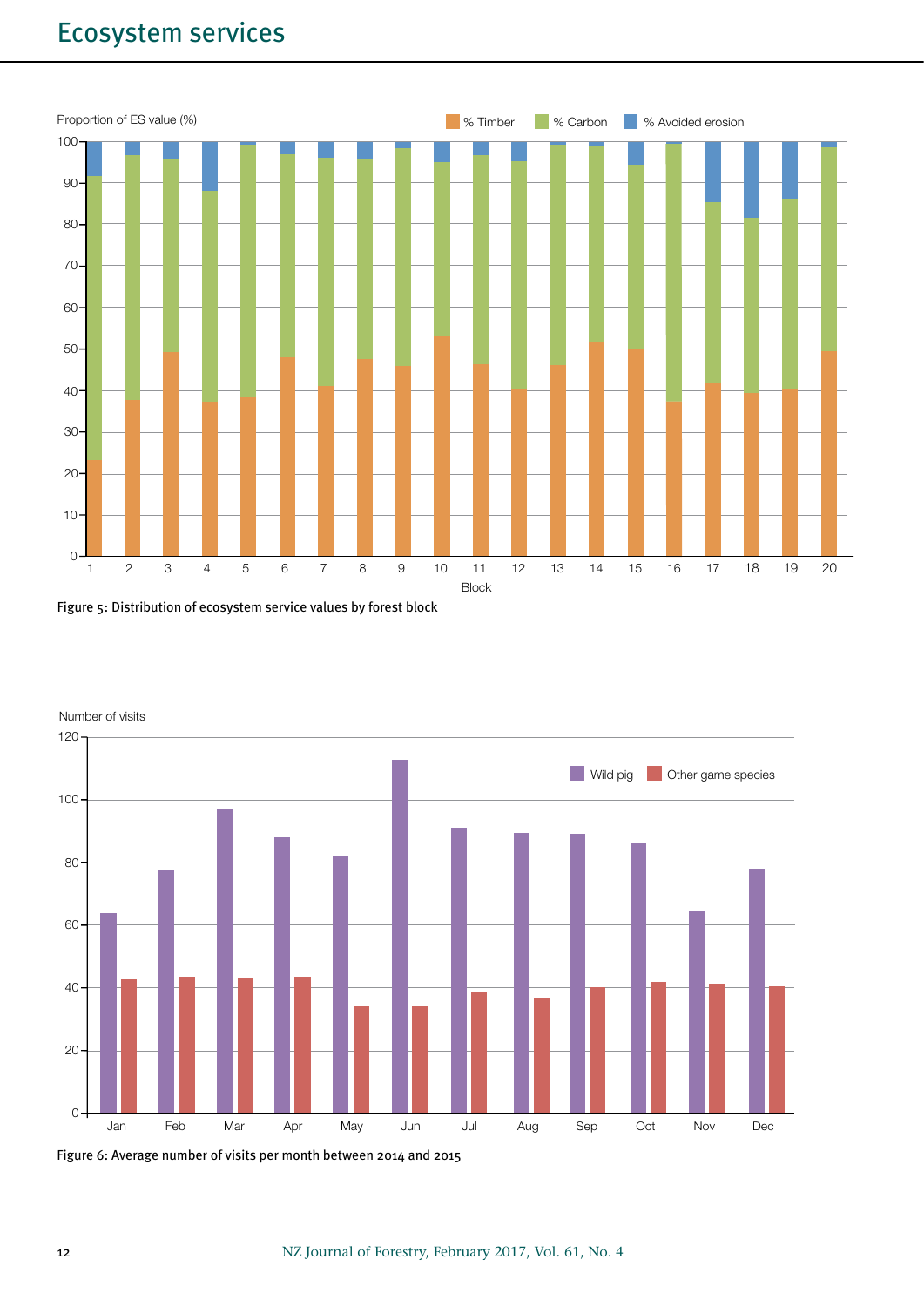when it comes to managing the sustainable provision of ecosystem services and allocating scarce resources.

We also quantified the recreational hunting value of the Wenita forest estate using the company's recreational hunting permit database. Wenita offers recreational hunting access to registered hunters for a small fee that covers access to the hunting sites and administration costs. Wenita issues more than 200 hunting licences per year and more than half of the forest estate can be hunted.

Based on the Wenita's hunting database, around 3,000 recreational hunting visits took place in 2014 and 2015 (Figure 6), with pig hunting accounting for the majority of hunting visits. Pig hunters collected about 1,792 and 1,361 pigs from the forest estate in 2014 and 2015, respectively. Assuming each collected pig yielded an average of 20 kg of usable game meat for home consumption (and each kg has a value of about \$7 based on the current price of pork chop at about \$10–15/kg and the imputed hunter's meat processing cost of about \$3–8/kg), the total meat value provided by the forest estate to hunters was \$250,880 and \$190,540 in 2014 and 2015, respectively.

Assuming that about half, or 15,000 ha, of the estate is classified as a pig hunting area, the value of pig hunting (based on meat value) is about \$15/ha/year. This value corresponds well to the average game meat or bush meat value (converted to 2016 NZD) in the study by Naidoo and Rickets (2016). This value represents a conservative estimate of Wenita forest estate's game meat provisioning value.

In addition to the four ecosystem services described above for Wenita, other ecosystem services in the forest estate were identified, including general recreation, habitats for native birds, Māori cultural values and access to mānuka plots for honey production. This was done to acknowledge the other benefits that a planted forest estate provides to the general public and to demonstrate that the company is aware of, and responds to, its wider responsibility to society.

## **Conclusions and recommendations**

We have observed a growing interest in integrating and using the ES approach by New Zealand government agencies, the forest industry and fellow researchers over the past five years. Government agencies at the national and local levels have recognised the importance of quantifying ES by commissioning Scion and other agencies to ensure those values get represented in policy discussions. The recent application of the approach to a forest estate is one of the first examples of a forest company of using an ES lens to view the multiple values provided by their production forest. The approach can be used as a tool to support planning that accounts for the environmental and community values in the forest estate to increase their recognition and inclusion in policy and investment discussions in the longer term.

The proportion of a forest's value derived from the production and sale of timber can be less than half of the total ES values provided by the forest. Estimated values from FIF for the Wenita forest estate suggest that the combined environmental value of carbon sequestration and avoided erosion is slightly higher than the sales profit from timber (Yao & Harrison, 2016). The Wenita forest estate also provides other important services including:

- Regulating services such as habitats for ecologically important species and pollination
- Cultural services that are valued by the forest users (recreational hunting and general recreation), the local and global communities (provision of habitats for native species), the iwi groups (Māori cultural values) and other industries (access to mānuka plots).

Taking into account that these other services have non-market values, the results suggest that overall the forest estate provides more non-market values (environmental and social benefits) than market values (economic benefits). This is consistent with the findings of other assessments of ES provided by forests (Dhakal et al., 2012; Grilli et al., 2015; Hein, 2011).

Estimating the value of non-market ES remains a priority. New spatial economic functions (e.g. avoided nitrogen leaching, biodiversity, recreation and water yield) are being developed for FIF, and future assessments of ES in existing and new forests will include estimates of those and other important values (Yao et al., 2016).

The recognition and representation of ES in policy and decision-making is vital given the role of ES in sustaining human society. Estimates or descriptions of the multiple values that an ecosystem provides will help in integrating social and environmental concerns with economic policy development. Quantified ES values, especially those that are less visible under current policy, can be better represented in cost-benefit analyses or the evaluation of different policy instruments (Barry et al., 2014). Decision-makers will be able to weigh the pros and cons of different courses of action and their impacts on the environment.

Incentives for afforestation is an apt example. There are various campaigns to plant more native and exotic trees on the part of New Zealand society and forest companies. Recognising and building on the multiple values which forests provide, and considering the recent increases in carbon and log prices, helps provide a strong case to support initiatives to increase the planting and replanting of trees. A successful campaign would contribute to sustained and enhanced ecosystem services from planted forests.

A fundamental change in the attitudes of individuals, organisations and society must occur for ES to become an integral part of economic modelling and policy. This fundamental change can be achieved by building on international, national and local ES initiatives as well as the growing interest to use the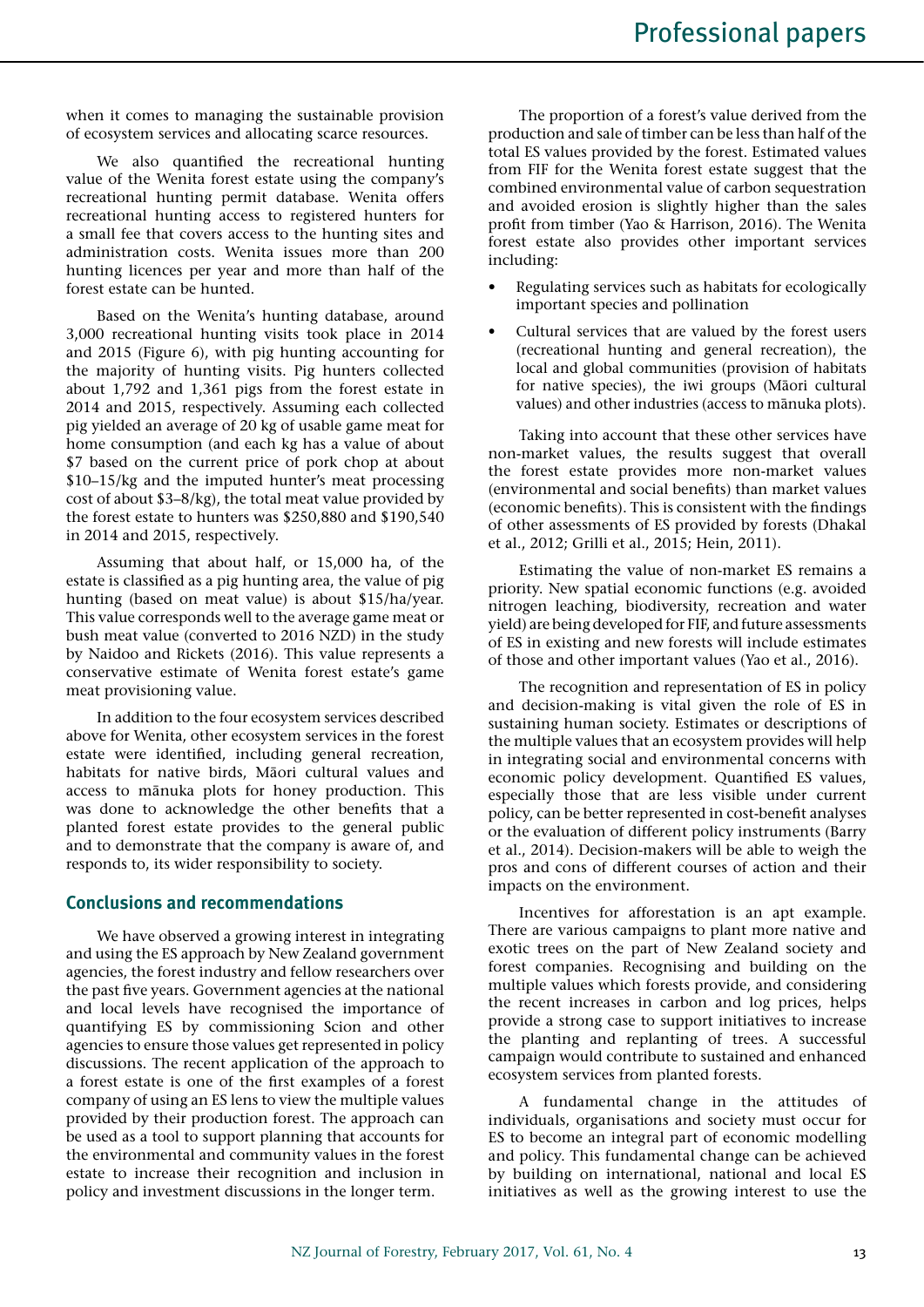ecosystem approach. There is a need to effectively combine the most appropriate approaches and methods where the full value of an ecosystem can be adequately represented. With such a coupling, future ES research would be able to more effectively contribute to this shift in thinking where economics and policy consider the environmental, social, financial and cultural benefits and costs. Using an improved ES approach within policy that focuses on balancing the bottom lines of a mixture of land uses, including forestry, would contribute to more informed policy decisions that prioritise the need to maintain and sustain the provision of ecosystem services and become more aware about the limits of ecosystems across the landscape.

## **Acknowledgements**

We thank James McEwan of Wenita Forest Products for allowing us to include in this current professional paper the findings of the ecosystem assessment we did recently for the Wenita forest estate. We also thank Tim Payn for reviewing an earlier draft of the paper.

## **References**

- Baillie, B.R. and Neary, D.G. 2015. Water Quality in New Zealand's Planted Forests: A Review. *New Zealand Journal of Forestry Science*, 45: 1–18.
- Balvanera, P., Pfisterer, A.B., Buchmann, N., He, J.-S., Nakashizuka, T., Raffaelli, D. and Schmid, B. 2006. Quantifying the Evidence for Biodiversity Effects on Ecosystem Functioning and Services. *Ecology Letters*, 9: 1146–1156.
- Barbier, E.B., Baumgärtner, S., Chopra, K., Costello, C., Duraiappah, A., Hassan, R., Kinzig, A., Lehman, M., Pascual, U., Polasky, S. and Perrings, C. 2009. The Valuation of Ecosystem Services. In S.D.B. Naeem, A. Hector, M. Loreau and C. Perrings (Eds.), *Biodiversity, Ecosystem Functioning, and Human Wellbeing: An Ecological and Economic Perspective*, 248–262. Oxford, UK: Oxford University Press.
- Barry, L.E., Yao, R.T., Harrison, D.R., Paragahawewa, U.H. and Pannell, D.J. 2014. Enhancing Ecosystem Services Through Afforestation: How Policy Can Help. *Land Use Policy*, 39: 135–145.
- Beets, P.N., Robertson, K., Ford-Robertson, J.B., Gordon, J. and Maclaren, J.P. 1999. Description and Validation of C-change: A Model for Simulating Carbon Content in Managed *Pinus radiata* Stands. *New Zealand Journal of Forestry Science*, 29: 409–427.
- Boyd, J., Ringold, P., Krupnick, A., Johnston, R.J., Weber, M.A. and Hall, K. 2015. *Ecosystem Services Indicators: Improving the Linkage Between Biophysical and Economic Analyses, Discussion Paper 15–40*. Washington, DC: Resources for the Future.
- Carson, R.T. and Louviere, J.J., 2011. A Common Nomenclature for Stated Preference Elicitation Approaches. *Environmental and Resource Economics*, 49: 539–559.
- Dhakal, B., Yao, R., Turner, J.A. and Barnard, T. 2012. Recreational Users' Willingness to Pay and Preferences for Changes in Planted Forest Features. *Forest Policy and Economics*,17: 34–44.
- Dymond, J.R., Betts, H.D. and Schierlitz, C.S. 2010. An Erosion Model for Evaluating Regional Land-Use Scenarios. *Environmental Modelling & Software*, 25: 289–298.
- Fahey, B. and Marden, M. 2006. Forestry Effects on Sediment Yield and Erosion. *The Pakuratahi Land Use Study*, A12: 51–62.
- Grilli, G., Nikodinoska, N., Paletto, A. and de Meo, I. 2015. Stakeholders' Preference and Economic Value of Forest Ecosystem Services: An Example in the Italian Alps. *Baltic Forestry*, 21: 298–307.
- Hein, L. 2011. Economic Benefits Generated by Protected Areas: The Case of the Hoge Veluwe Forest, the Netherlands. *Ecology and Society*, 16: 13.
- International Energy Agency (IEA). 2011. *Co-generation and Renewables: Solutions for a Low-Carbon Energy Future.* Paris, France: IEA.
- Millennium Ecosystem Assessment (MEA). 2005. *Ecosystems and Human Well-being: Biodiversity Synthesis (Millennium Ecosystem Assessment)*. Washington, DC: World Resources Institute.
- Ministry for Primary Industries (MPI). 2015a. *A Guide to Look-Up Tables for Forestry in the Emissions Trading Scheme.* Wellington, NZ: MPI.
- Ministry for Primary Industries (MPI). 2015b. *National Exotic Forest Description*. Wellington, NZ: MPI, 78.
- Ministry for Primary Industries (MPI). 2016. *Situation and Outlook for Primary Industries.* In M.E.I. Unit (Ed.), 83. Wellington, NZ: MPI.
- Porou, T., Barnard, T., Fitzgerald, G., Moore, D., Barry, L., Garrett, L. and Harrison, D. 2012. *Benchmarking, Scope Assessment and Critical Evaluation – Social, Cultural and Economic Aspects of Erosion for Nga¯ti Porou and a Desired State for the Waiapu Catchment*. Wellington, NZ: MAF.
- Naidoo, R. and Ricketts, T.H. 2006. Mapping the Economic Costs and Benefits of Conservation. *PLoS Biology 4*: e360.
- Scion. 2013. *Ginseng Adds a Layer of Possibilities for Forestry, Scion Connections.* Rotorua, NZ: Scion.